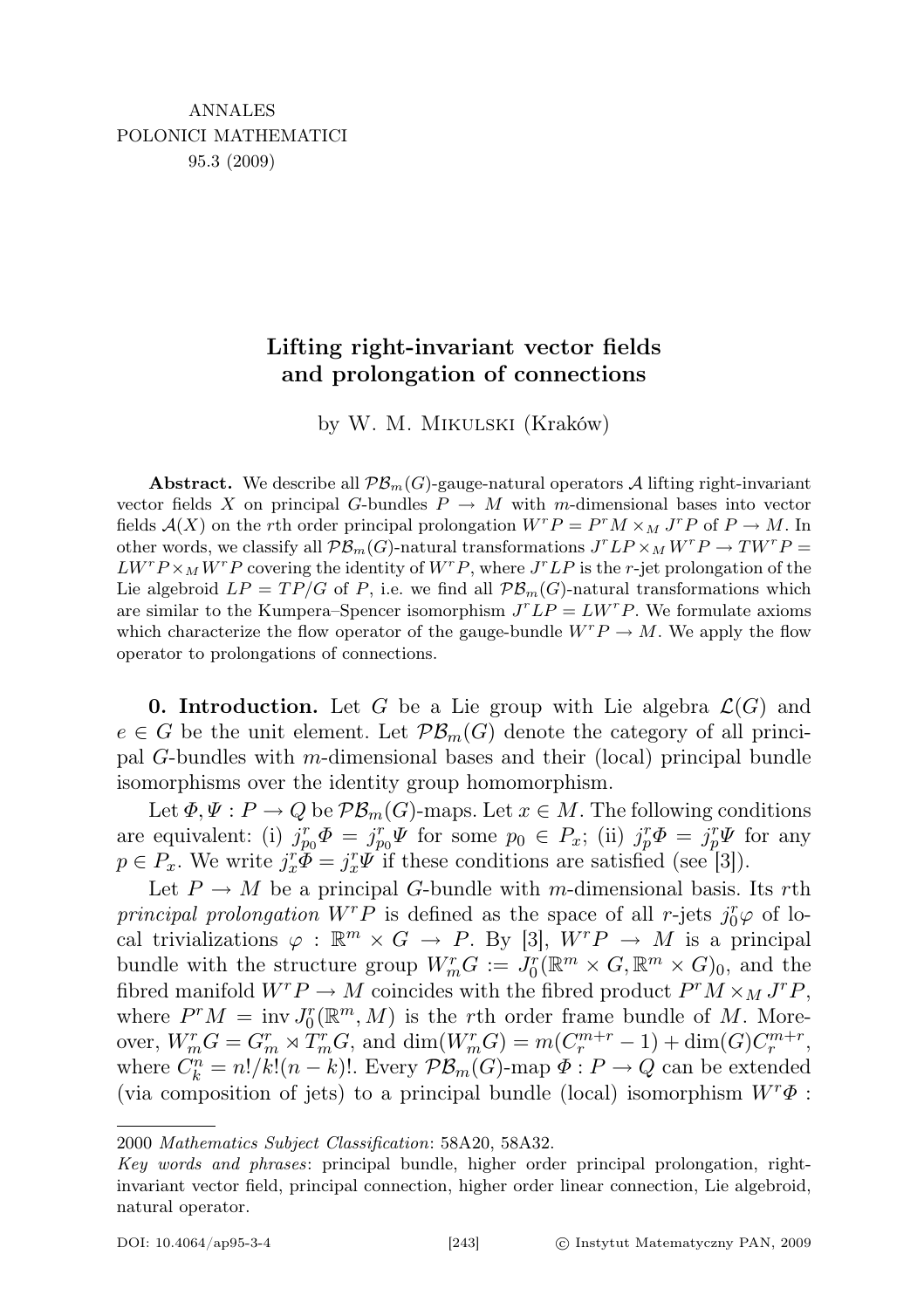$W^r P \to W^r Q$ . Thus we obtain a gauge-bundle functor  $W^r : \mathcal{PB}_m(G) \to$  $\mathcal{PB}_m(W_m^rG)$  in the sense of [3]. This functor plays a central role in the theory of gauge-natural bundles and gauge-natural operators because any gauge-natural bundle functor  $F: \mathcal{PB}_m(G) \to \mathcal{FM}$  of order r is associated to  $W^r$  (see [3]).

Another example of a gauge-bundle functor on  $\mathcal{PB}_m(G)$  is the functor L associating to any  $\mathcal{PB}_m(G)$ -object  $P \to M$  the Lie algebroid  $LP = TP/G$ of P and to any  $\mathcal{PB}_m(G)$ -map  $\Phi: P \to Q$  the induced Lie algebroid map  $L(\Phi): LP \to LQ$ . Lie algebroids are a modern tool in several branches of mathematical physics. Smooth sections of  $LP \rightarrow M$  are in bijection with right-invariant vector fields on P.

A classical result of Kumpera and Spencer [4] says that there is an isomorphism (identification)  $J^r L P = L W^r P$  between the r-jet prolongation  $J^rLP$  of  $LP \to M$  and the Lie algebroid  $LW^rP$  of  $W^rP \to M$  (see also [2]). In the present note (see Remark 1), using the gauge-natural operator technique we classify all  $\mathcal{PB}_m(G)$ -natural transformations  $J^rLP \times_M W^rP \to TW^rP =$  $LW^r P \times_M W^r P$  covering the identity of  $W^r P$ , i.e. we find all  $\mathcal{PB}_m(G)$ -natural transformations which are similar to the Kumpera–Spencer isomorphism.

Roughly speaking, a gauge-natural operator is a canonical construction of a gauge geometric object (a section of a gauge bundle) from some given gauge geometric objects. Very important gauge-natural objects are principal connections on principal bundles. So, constructions of principal connections from other principal ones are especially important. To obtain such constructions, some vector fields obtained from right-invariant vector fields are useful (see e.g. [7] in the case of the trivial Lie group  $G = \{e\}$ ). Taking into account the above remarks, we see that a complete classification of all  $\mathcal{PB}_m(G)$ -gauge-natural operators  $\mathcal{A}:T_{G-inv}\rightsquigarrow TW^r$  in the sense of Definition 1 is especially important.

DEFINITION 1 ([3]). A  $\mathcal{PB}_m(G)$ -gauge-natural operator  $\mathcal{A}: T_{G\text{-inv}} \rightsquigarrow$  $TW^r$  is a family of  $\mathcal{PB}_m(G)$ -invariant regular operators (functions)

$$
\mathcal{A} = \mathcal{A}_P : \mathcal{X}_{G\text{-inv}}(P) \to \mathcal{X}(W^r P)
$$

from the set  $\mathcal{X}_{G-\text{inv}}(P)$  of all right-invariant vector fields on P (sections of the Lie algebroid LP of P) into the set  $\mathcal{X}(W^rP)$  of all vector fields on  $W^rP$  for any  $\mathcal{PB}_m(G)$ -object  $P \to M$ . The invariance means that if  $X_1 \in \mathcal{X}_{G\text{-inv}}(P)$ and  $X_2 \in \mathcal{X}_{G\text{-inv}}(Q)$  are related by a  $\mathcal{PB}_m(G)\text{-map }\Phi: P \to Q$  then  $\mathcal{A}_P(X_1)$ and  $\mathcal{A}_{Q}(X_2)$  are related by  $W^r\Phi$ . The regularity means that A transforms smoothly parametrized families of right-invariant vector fields into smoothly parametrized families of vector fields.

A  $\mathcal{PB}_m(G)$ -gauge-natural operator  $\mathcal{A}$  :  $T_{G\text{-inv}} \rightsquigarrow TW^r$  is said to be of vertical type if  $A_P(X)$  is a vertical vector field on  $W^r P \to M$  for any right-invariant vector field X on an arbitrary  $\mathcal{PB}_m(G)$ -object  $P \to M$ .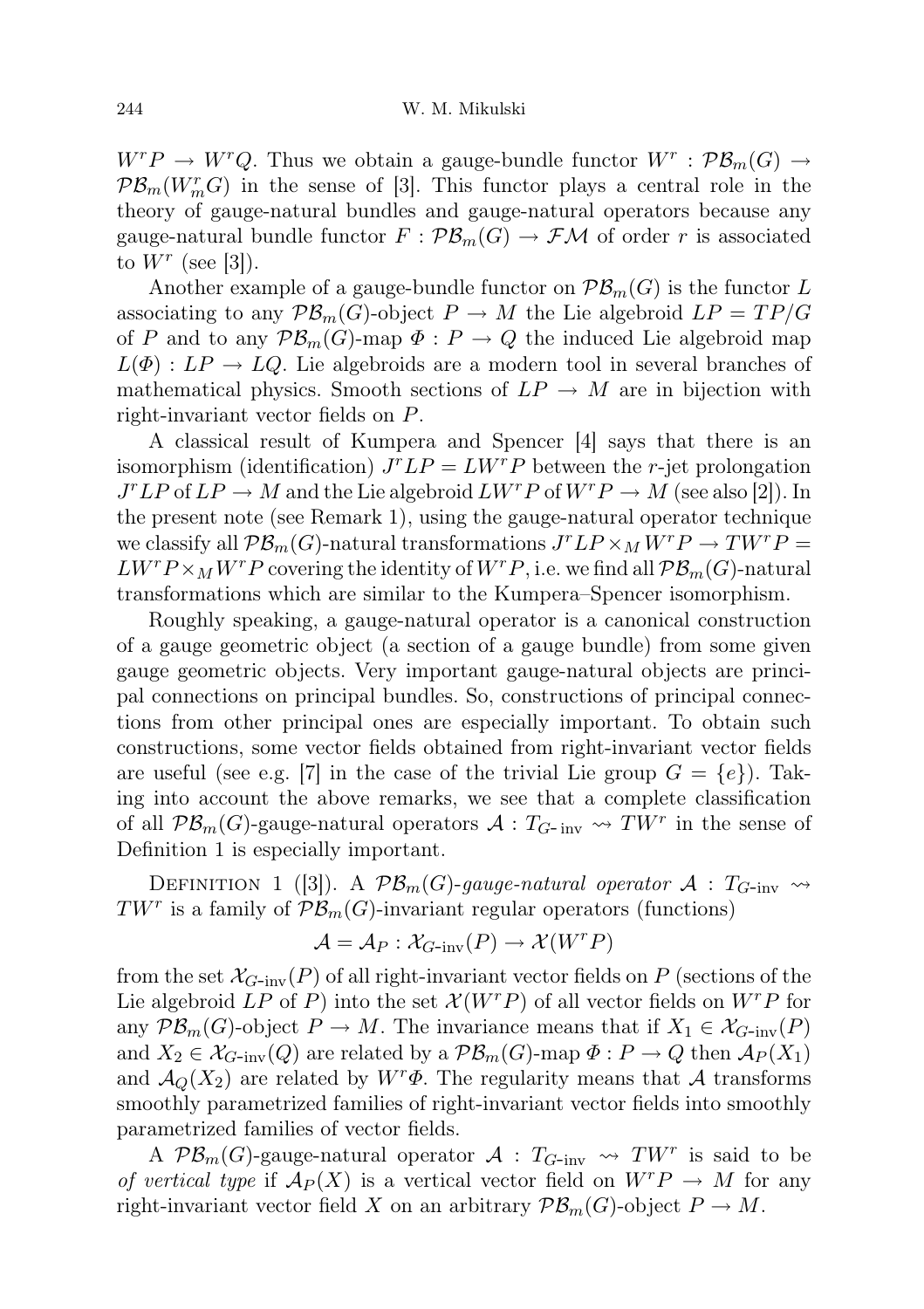Let k be a non-negative integer. A  $\mathcal{PB}_m(G)$ -gauge-natural operator  $\mathcal{A}$ :  $T_{G\text{-inv}} \leadsto TW^r$  is said to be of *order*  $\leq k$  if for any right-invariant vector fields  $X_1$  and  $X_2$  on  $P \to M$  and  $x \in M$  the equality of k-jets  $j_x^k(X_1) = j_x^k(X_2)$ implies  $\mathcal{A}_P(X_1) = \mathcal{A}_P(X_2)$  on the fibre  $(W^r P)_x$ .

EXAMPLE 1. An example of a  $\mathcal{PB}_m(G)$ -gauge-natural operator  $\mathcal{A}:T_{G-inv}$  $\rightsquigarrow TW^r$  of order  $\leq r$  is the flow operator  $\mathcal{W}^r$  sending a right-invariant vector field X on a  $\mathcal{PB}_m(G)$ -object  $P \to M$  into the complete lift  $\mathcal{W}^r X$  of X to  $W^rP$ . We recall that  $\mathcal{W}^rX$  is the vector field on  $W^rP$  such that if  $\{\Phi_t\}$ is the flow of X then  $\{W^r\Phi_t\}$  is the flow of  $\mathcal{W}^rX$ . (We observe that X is a right-invariant vector field on a  $\mathcal{PB}_m(G)$ -object iff its flow is formed by local  $\mathcal{PB}_m(G)$ -maps. That is why we can apply the functor  $W^r: \mathcal{PB}_m(G) \to$  $\mathcal{PB}_m(W_m^rG)$  to the flow of X.)

EXAMPLE 2. Let  $E \in \mathcal{L}(W_m^r G)$ . Let  $E^*$  denote the fundamental vector field on  $W^r P$  corresponding to E for any  $\mathcal{PB}_m(G)$ -object  $P \to M$ . We have the (constant)  $\mathcal{PB}_m(G)$ -gauge-natural operator  $E^*: T_{G\text{-inv}} \rightsquigarrow TW^r$  defined by  $(E^*)_P(X) = E^*$  for any right-invariant vector field X on P. Clearly, the operator  $E^*$  is of vertical type.

In the present article we solve the following two problems.

PROBLEM 1. Classify all  $\mathcal{PB}_m(G)$ -gauge-natural operators  $\mathcal{A}:T_{G-inv}\rightsquigarrow$  $TW^r$ .

PROBLEM 2. Find axioms which characterize the flow operator  $\mathcal{W}^r$ .

The solution of Problem 1 is given in Theorem 1. We prove that the set of all  $\mathcal{PB}_m(G)$ -gauge-natural operators  $\mathcal{A}$  :  $T_{G-\text{inv}} \leadsto TW^r$  is a free finite-dimensional module over an algebra. We will construct a basis of this module explicitly. To prove Theorem 1 we modify the proof of the main result in [5]. The solution of Problem 2 is given in Theorem 2. It seems that the characterization of the flow operator  $\mathcal{W}^r$  may be useful because the operator plays a central role in the theory of gauge bundle functors (as it is defined for any gauge bundle functor and has some good algebraic properties).

Constructions on vector fields have been studied in many papers (see e.g. [1], [3], [5], [7]). Some of them were applied in constructions on connections (see e.g. [3], [7]). In Section 8, using the flow operator  $W^r$  we construct a principal connection  $\widetilde{\mathcal{W}}^r(\Gamma, \Lambda)$  on the principal bundle  $W^r P \to P$ .

All manifolds and maps are assumed to be smooth (of class  $\mathcal{C}^{\infty}$ ).

## 1. Preliminaries

LEMMA 1. Let  $X, Y \in \mathcal{X}_{G\text{-inv}}(P)$  be right-invariant vector fields on p:  $P \to M$  and  $x \in M$  be a point. Suppose that  $j_x^r X = j_x^r Y$  and X is not vertical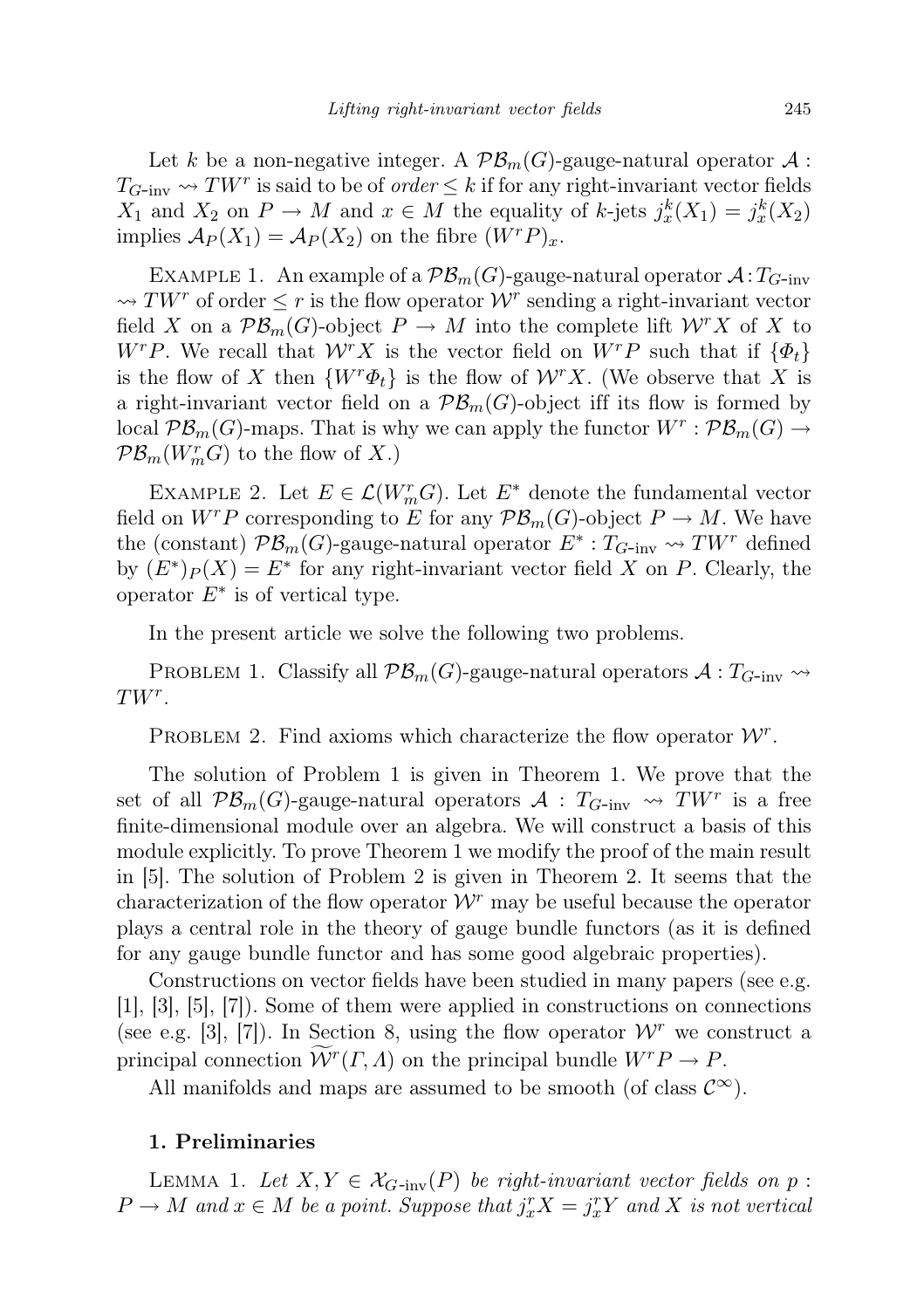over x. Then there exists a (locally defined)  $\mathcal{PB}_m(G)$ -map  $\Phi: P \to P$  such that  $j_x^{r+1}(\Phi) = j_x^{r+1}(\text{id}_P)$  and  $\Phi_* X = Y$  near x.

*Proof.* A direct modification of the proof of Lemma 42.4 in [3].  $\blacksquare$ 

PROPOSITION 1. Any  $\mathcal{PB}_m(G)$ -gauge-natural operator  $\mathcal{A}$  :  $T_{G\text{-inv}} \rightsquigarrow$ TW<sup>r</sup> is of order  $\leq r$ .

Proof. A replica of the proof of Proposition 42.5 in [3]. We use Lemma 1 instead of Lemma 42.4 in [3].  $\blacksquare$ 

The Kumpera–Spencer isomorphism  $J^r L P = L W^r P$  yields  $J^r L P \times_M$  $W^r P = L W^r P \times_M W^r P = T W^r P$ . Therefore we have the following lemma.

LEMMA 2. Any vector  $v \in T_w W^r P$  with  $w \in (W^r P)_x$  and  $x \in M$  is of the form  $W^r X_w$  for some  $X \in \mathcal{X}_{G\text{-inv}}(P)$ . Moreover,  $j_x^r X$  is uniquely determined.

2. The gauge-natural operators  $\mathcal{B}: T_{G\text{-inv}} \leadsto T^{(0,0)} W^r.$  If in Definition 1 we replace  $\mathcal{X}(W^rP)$  by the space  $C^{\infty}(W^rP)$  of mappings  $W^rP \to \mathbb{R}$ , we obtain the concept of a  $\mathcal{PB}_m(G)$ -gauge-natural operator  $\mathcal{B}: T_{G-inv} \rightarrow$  $T^{(0,0)}W^r$  lifting right-invariant vector fields on P to maps  $W^r P \to \mathbb{R}$ .

EXAMPLE 3. We have the following general example of  $\mathcal{PB}_m(G)$ -gaugenatural operators  $T_{G\text{-inv}} \rightsquigarrow T^{(0,0)}W^r$ . Let  $\lambda: J_0^{r-1}(T_{G\text{-inv}}(\mathbb{R}^m \times G)) \rightarrow \mathbb{R}$  be a map, where  $J_0^{r-1}(T_{G\text{-inv}}(\mathbb{R}^m \times G))$  is the vector space of all  $(r-1)$ -jets  $j_0^{r-1}X$  at  $0 \in \mathbb{R}^m$  of right-invariant vector fields  $X \in \mathcal{X}_{G\text{-inv}}(\mathbb{R}^m \times G)$ . Then given a right-invariant vector field X on a  $\mathcal{PB}_m(G)$  -object  $P \to M$  we have  $\mathcal{B}^{\langle\lambda\rangle}(X): W^r P \to \mathbb{R}$  given by

$$
\mathcal{B}^{\langle \lambda \rangle}(X)(j_0^r \Phi) = \lambda(j_0^{r-1}(\Phi_*^{-1}X))
$$

for all  $j_0^r \Phi \in (W^r P)_x$ ,  $x \in M$ , where  $\Phi : \mathbb{R}^m \times G \to P$  is a  $\mathcal{PB}_m(G)$ -map with the underlying map  $\varphi : \mathbb{R}^m \to M$  with  $\varphi(0) = x$ . The correspondence  $\mathcal{B}^{\langle \lambda \rangle}$ :  $T_{G\text{-inv}} \rightsquigarrow T^{(0,0)}W^r$  is a  $\mathcal{PB}_m(G)$ -gauge-natural operator of order  $\leq r-1$ transforming right-invariant vector fields on  $P \to M$  to maps  $W^r P \to \mathbb{R}$ .

Given  $\mathcal{PB}_m(G)$ -gauge-natural operators  $\mathcal{B}_1, \mathcal{B}_2 : T_{G-\text{inv}} \leadsto T^{(0,0)}W^r$  we have the  $\mathcal{PB}_m(G)$ -gauge-natural operator  $\mathcal{B}_1 \mathcal{B}_2 : T_{G-\text{inv}} \leadsto T^{(0,0)} W^r$  given by

$$
(\mathcal{B}_1 \mathcal{B}_2) \mathcal{P}(X) = (\mathcal{B}_1) \mathcal{P}(X) (\mathcal{B}_2) \mathcal{P}(X)
$$

for any right-invariant vector field X on a  $\mathcal{PB}_m(G)$ -object  $P \to M$ . Similarly we define the sum  $\mathcal{B}_1 + \mathcal{B}_2 : T_{G\text{-inv}} \rightsquigarrow T^{(0,0)} W^r$ .

PROPOSITION 2. The map  $\lambda \mapsto \mathcal{B}^{\langle \lambda \rangle}$  is an algebra isomorphism from the algebra of smooth maps  $J_0^{r-1}(T_G-_{\text{inv}}(\mathbb{R}^m\times G))\to \mathbb{R}$  onto the algebra of all  $\mathcal{PB}_m(G)$ -gauge-natural operators  $T_{G\text{-inv}} \rightsquigarrow T^{(0,0)} W^r$ .

Proof. Clearly, the map in question is an algebra monomorphism.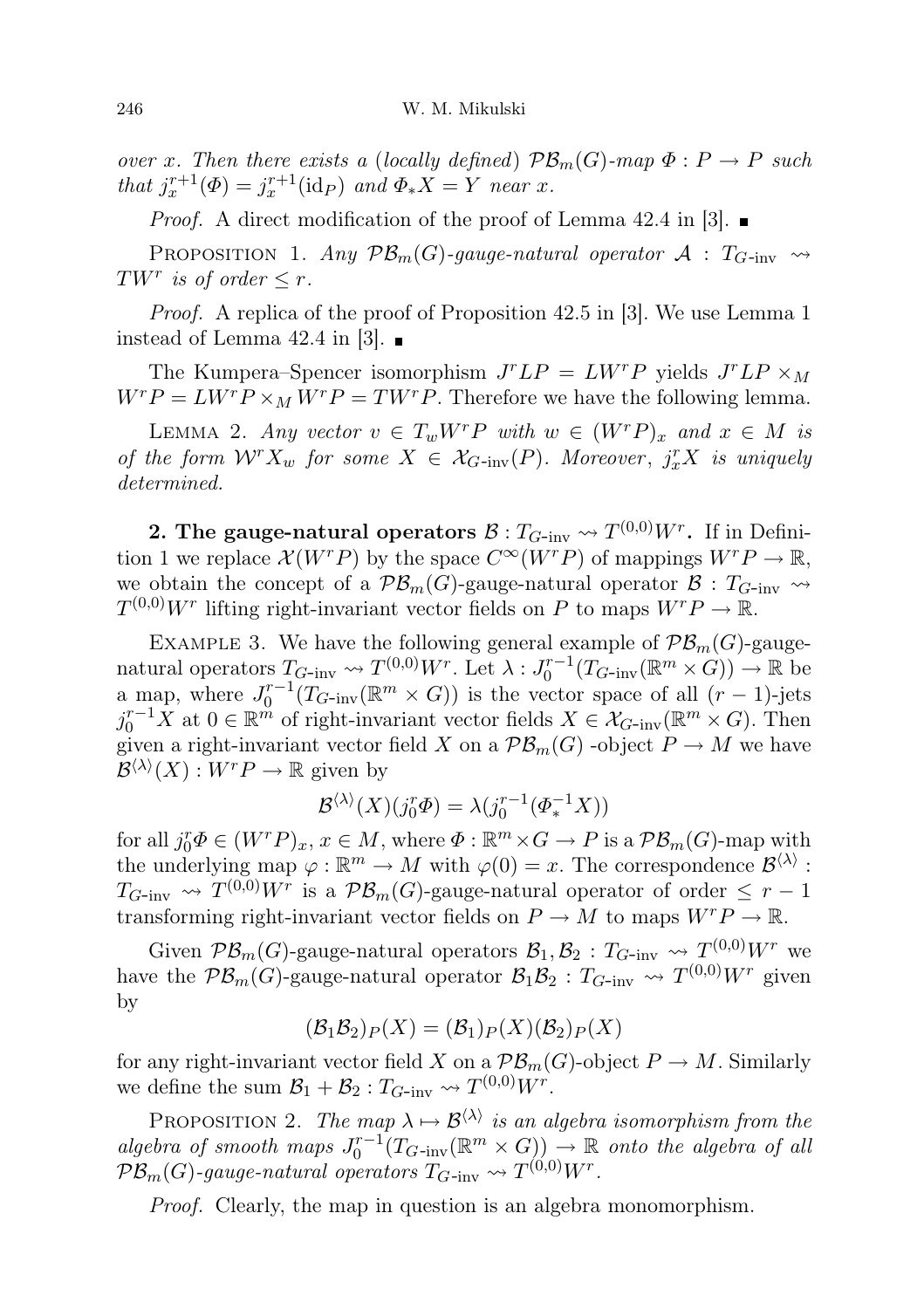Any  $\mathcal{PB}_m(G)$ -gauge-natural operator  $\mathcal{B}: T_{G-\text{inv}} \to T^{(0,0)}W^r$  of order  $\leq r-1$  defines  $\lambda: J_0^{r-1}(T_{G\text{-inv}}(\mathbb{R}^m \times G)) \to \mathbb{R}$  by

$$
\lambda(j_0^{r-1}X) = \mathcal{B}(X)_{j_0^r(\mathrm{id}_{\mathbb{R}^m \times G})}.
$$

By an order argument  $\lambda$  is well-defined. It is smooth because of the regularity of  $\beta$  (standard argument using the Boman theorem, see [3]). Then by invariance with respect to local trivialization one can easily see that  $\mathcal{B}=\mathcal{B}^{\langle\lambda\rangle}.$ 

Quite similarly to Proposition 1, one can show that any  $\beta$  as above is of order  $\leq r-1$ .

Thus the map  $\lambda \mapsto \mathcal{B}^{\langle \lambda \rangle}$  is an isomorphism.

3. Gauge-natural operators  $A: T_{G\text{-inv}} \rightsquigarrow TW^r$  of vertical type. Let  $E_{\nu} \in \mathcal{L}(W_m^r G)$   $(\nu = 1, \ldots, \dim(W_m^r G))$  be a basis of  $\mathcal{L}(W_m^r G)$ . Then the fundamental vector fields  $(E_{\nu})^*$  for  $\nu = 1, ..., dim(W_{m}^{r}G)$  form a basis over  $C^{\infty}(W^rP)$  of the module of vertical vector fields on  $W^rP \to M$  for any  $\mathcal{PB}_m(G)$ -object  $P \to M$ .

The space of all  $\mathcal{PB}_m(G)$ -gauge-natural operators  $T_{G\text{-inv}} \leadsto TW^r$  transforming right-invariant vector fields on  $\mathcal{PB}_m(G)$ -objects  $P \to M$  into vector fields on  $W^rP$  is a module over the algebra of  $\mathcal{PB}_m(G)$ -gauge-natural operators  $T_{G\text{-inv}} \rightsquigarrow T^{(0,0)}W^r$ . (Actually, given  $\mathcal{PB}_m(G)$ -gauge-natural operators  $\mathcal{A}: T_{G\text{-inv}} \leadsto TW^r$  and  $\mathcal{B}: T_{G\text{-inv}} \leadsto T^{(0,0)}W^r$  we have the  $\mathcal{PB}_m(G)$ -gaugenatural operator  $\mathcal{BA}: T_{G-inv} \rightsquigarrow TW^r$  given by

$$
(\mathcal{B}\mathcal{A})_P(X) = \mathcal{B}_P(X)\mathcal{A}_P(X)
$$

for any right-invariant vector field X on a  $\mathcal{PB}_m(G)$ -object  $P \to M$ .) Then (by Proposition 1) the above space of operators is a module over the algebra of all maps  $J_0^{r-1}(T_{G\text{-inv}}(\mathbb{R}^m \times G)) \to \mathbb{R}$ .

PROPOSITION 3. The (sub)module of all vertical type  $\mathcal{PB}_m(G)$ -gaugenatural operators  $\mathcal{A}: T_{G\text{-inv}} \leadsto TW^r$  is free. The operators  $(E_\nu)^*$  form a basis of this module over  $C^{\infty}(J_0^{r-1}(T_G-_{inv}(\mathbb{R}^m \times G)).$ 

*Proof.* Since the fundamental vector fields  $(E_{\nu})^*$  on  $W^r P$  form a basis of the module of vertical vector fields on  $W^rP$ , any  $\mathcal{PB}_m(G)$ -gauge-natural operator  $A$  (of vertical type) as above is of the form

$$
\mathcal{A}(X) = \sum \lambda_{\nu}(X) (E_{\nu})^*
$$

for some uniquely determined maps  $\lambda_{\nu}(X): W^{r} P \to \mathbb{R}$ , where X is a rightinvariant vector field on a  $\mathcal{PB}_m(G)$ -object  $P \to M$ . By invariance of A with respect to  $\mathcal{PB}_m(G)$ -maps, each  $\lambda_\nu : T_{G-\text{inv}} \leadsto T^{(0,0)}W^r$  is a  $\mathcal{PB}_m(G)$ -gaugenatural operator.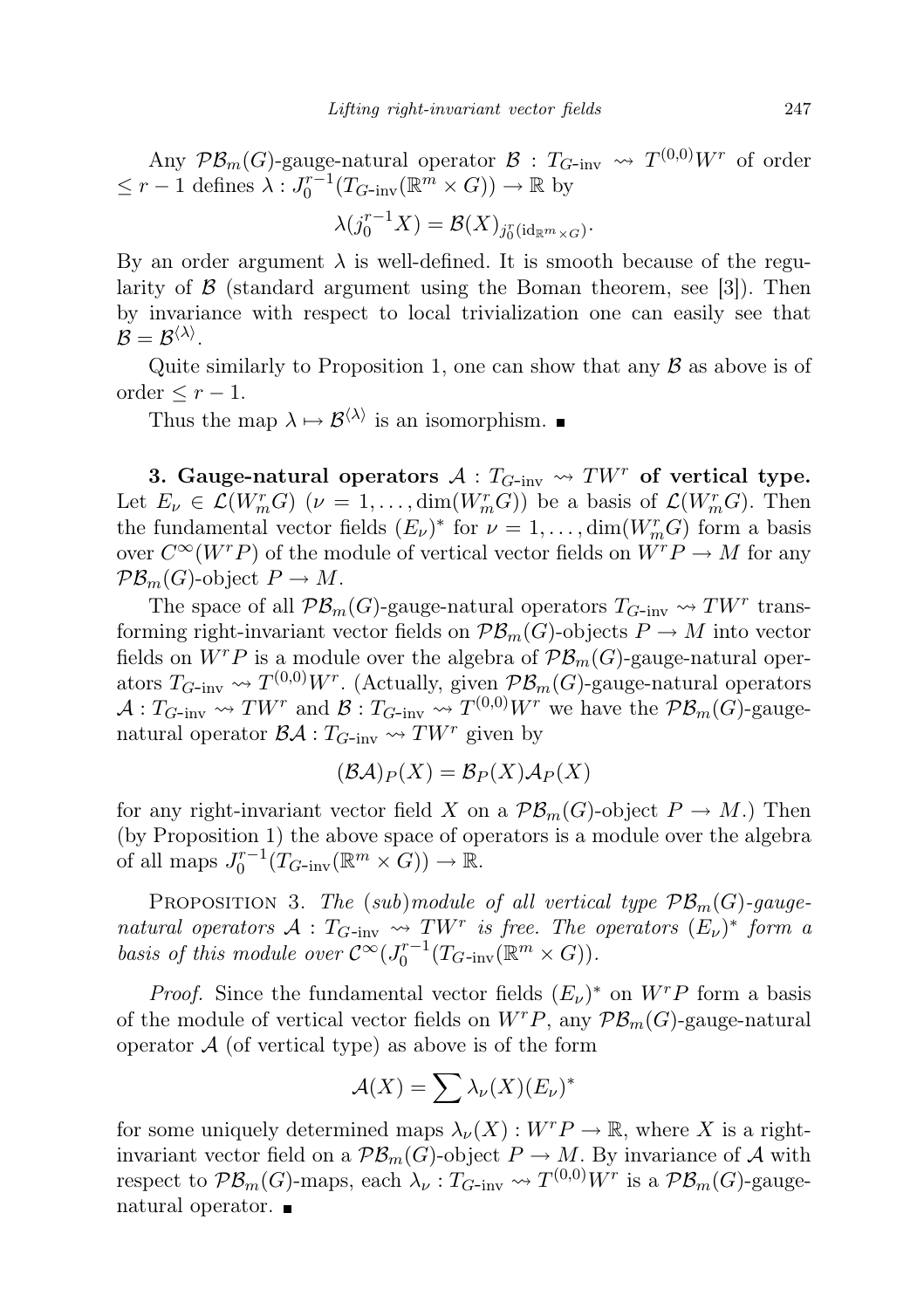## 4. A decomposition

PROPOSITION 4. Let  $\mathcal{A}: T_{G\text{-inv}} \leadsto TW^r$  be a  $\mathcal{PB}_m(G)\text{-}gauge-natural op$ erator of order  $\leq r$ . Then there exists a unique smooth map  $\lambda$  :  $J_0^{r-1}(T_G_{\text{inv}}(\mathbb{R}^m \times G)) \to \mathbb{R}$  such that  $\mathcal{A} - \mathcal{B}^{\langle \lambda \rangle} \mathcal{W}^r$  is of vertical type, where  $\mathcal{W}^r: T_{G\text{-inv}} \rightsquigarrow TW^r$  is the flow operator.

*Proof.* Let X be a right-invariant vector field on  $\mathbb{R}^m \times G$ .

We can write  $\mathcal{A}(X)_{j_0^r(\mathrm{id}_{\mathbb{R}^m\times G})}=\mathcal{W}^r\widetilde{X}_{j_0^r(\mathrm{id}_{\mathbb{R}^m\times G})}$  for some right-invariant vector field  $\widetilde{X}$  (see Lemma 2). Suppose  $\mathrm{pr}_{\mathbb{R}^m} \circ X(0, e) \neq \mu \mathrm{pr}_{\mathbb{R}^m} \circ \widetilde{X}(0, e)$  for all  $\mu \in \mathbb{R}$  and  $\text{pr}_{\mathbb{R}^m} \circ \widetilde{X}(0, e) \neq 0$ , where  $\text{pr}_{\mathbb{R}^m} : \mathbb{R}^m \times G \to \mathbb{R}^m$  is the projection. Then we have a  $\mathcal{PB}_m(G)$ -map  $\Phi: \mathbb{R}^m \times G \to \mathbb{R}^m \times G$  preserving  $\theta = j_0^r(\text{id}_{\mathbb{R}^m \times G})$  such that

$$
J^r T \Phi(j_0^r X) = j_0^r X \quad \text{and} \quad J^r T \Phi(j_0^r \widetilde{X}) \neq j_0^r \widetilde{X}.
$$

(Indeed, in some  $\mathcal{PB}_m(G)$ -trivialization preserving  $(0, e)$  we have  $X = \partial/\partial x^1$ and  $\theta = j_0^r \sigma$ . By assumption, there are  $i \neq 1$  and  $a \neq 0$  such that  $\text{pr}_{\mathbb{R}^m} \circ \widetilde{X}(0, e)$  $= a \frac{\partial}{\partial x^i}(0) + \cdots$ , where the dots denote a linear combination of  $\frac{\partial}{\partial x^j}(0)$  for  $j \neq i$ . Then we can take  $\Phi : \mathbb{R}^m \times G \to \mathbb{R}^m \times G$  given by  $\Phi(x^1, \ldots, x^m, \eta) =$  $(x^1, \ldots, x^i + (x^i)^{r+1}, \ldots, x^m, \eta)$ .) Then

$$
\begin{aligned} \mathcal{A}(X)_{j^r_0(\mathrm{id}_{\mathbb{R}^m\times G})} &=\mathcal{W}^r(\Phi_*\widetilde{X})_{j^r_0(\mathrm{id}_{\mathbb{R}^m\times G})}\\ &\neq \mathcal{W}^r(\widetilde{X})_{j^r_0(\mathrm{id}_{\mathbb{R}^m\times G})}=\mathcal{A}(X)_{j^r_0(\mathrm{id}_{\mathbb{R}^m\times G})}. \end{aligned}
$$

This is a contradiction. Consequently, we have

(1) 
$$
T\pi^r \circ \mathcal{A}(X)_{j_0^r(\mathrm{id}_{\mathbb{R}^m \times G})} = \lambda(j_0^{r-1}X) \operatorname{pr}_{\mathbb{R}^m} \circ X_{(0,e)}
$$

for some (not necessarily unique and not necessarily smooth) map  $\lambda$ :  $J_0^{r-1}(T_{G\text{-inv}}(\mathbb{R}^m \times G)) \to \mathbb{R}$  and all right-invariant vector fields on  $\mathbb{R}^m \times G$ with coefficients (with respect to a fixed basis of right-invariant vector fields on  $\mathbb{R}^m \times G$  being polynomials of degree  $\leq r-1$ , where  $\pi^r: W^r(\mathbb{R}^m \times G) \to$  $\mathbb{R}^m$  are the projections.

We are going to show that  $\lambda$  can be chosen smooth.

Of course (since the left hand side of (1) depends smoothly on  $j_0^r X$ ), the map  $\Phi: J_0^{r-1}(T_{G\text{-inv}}(\mathbb{R}^m \times G)) \to \mathbb{R}$  given by

$$
\Phi(j_0^{r-1}X) = \lambda(j_0^{r-1}X)X^1(0)
$$

is smooth and  $\Phi(j_0^{r-1}X) = 0$  if  $X^1(0) = 0$ , where

$$
X_{(0,e)} = \sum_{i} X^{i}(0) \frac{\partial}{\partial x^{i}} \bigg|_{0} + (\cdots)
$$

and  $(\cdots)$  is the vertical part of  $X_{(0,e)}$ . Then (as is known from calculus) there is a smooth map  $\Psi: J_0^{r-1}(T_{G\text{-inv}}(\mathbb{R}^m \times G)) \to \mathbb{R}$  such that  $\Phi(j_0^{r-1}X) =$  $\Psi(j_0^{r-1}X)X^1(0)$ . Then we can define new  $\lambda = \Psi$ . It is equal to the old one if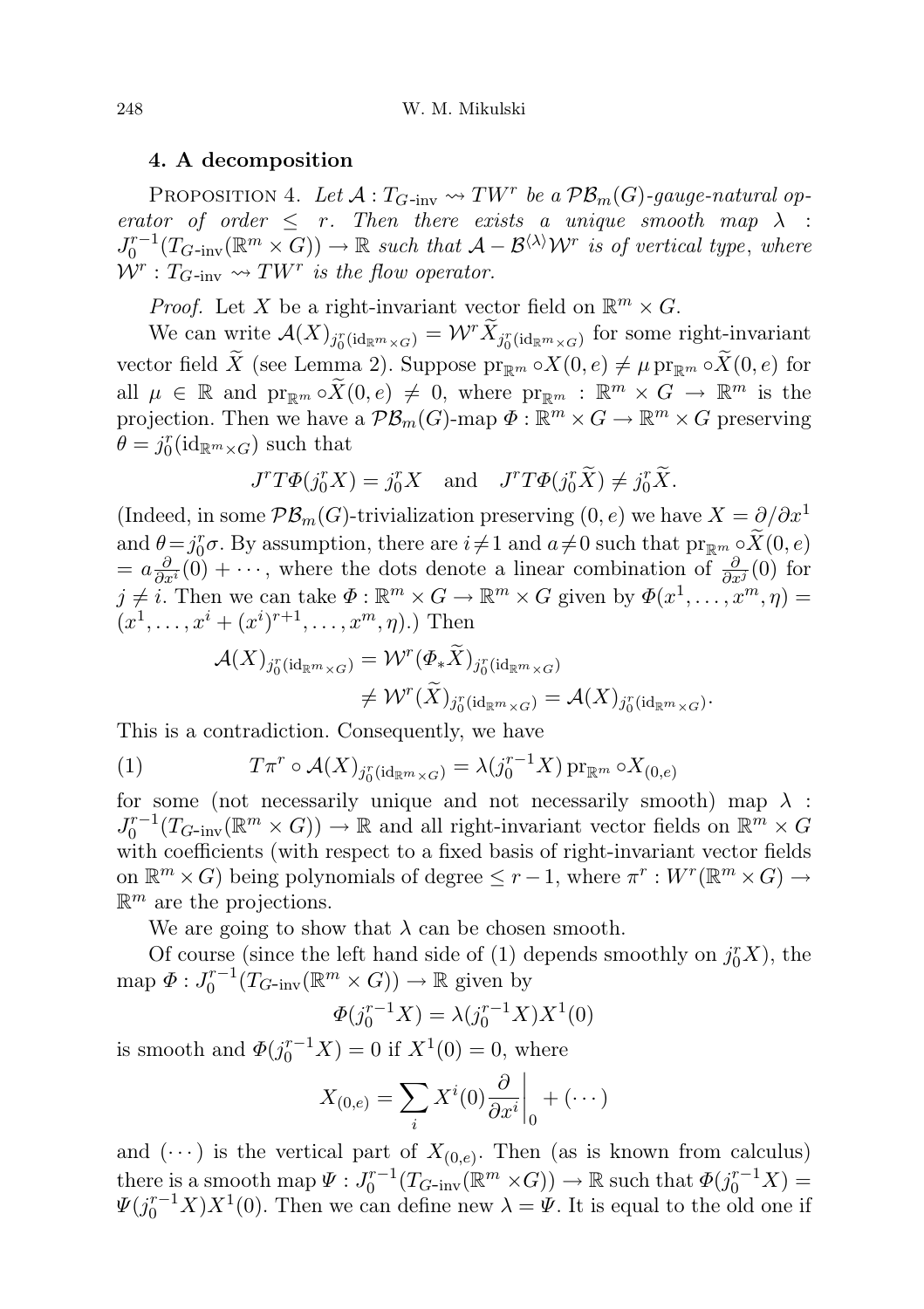$X^1(0) \neq 0$ . For the new  $\lambda$  we have (1) if additionally  $X^1(0) \neq 0$ . Hence we have  $(1)$  for all X considered.

Thus  $(\mathcal{A}(X) - \mathcal{B}^{\langle \lambda \rangle}(X) \mathcal{W}^r X)_{j_0^r(\mathrm{id}_{\mathbb{R}^m \times G})}$  is vertical for all right-invariant vector fields on  $\mathbb{R}^m \times G$  with coefficients (with respect to a fixed basis of right-invariant vector fields on  $\mathbb{R}^m \times G$  being polynomials of degree  $\leq r-1$ . Since the union of orbits (with respect to the  $\mathcal{PB}_m(G)$ -maps preserving  $j_0^r(\mathrm{id}_{\mathbb{R}^m\times G})$  of  $j_0^rX$  for right-invariant X with coefficients (in the above basis) being polynomials of degree  $\leq r-1$  is dense in  $J_0^r(T_{G\text{-inv}}(\mathbb{R}^m \times G))$  (see Lemma 1),  $(\mathcal{A}(X) - \mathcal{B}^{\langle \lambda \rangle}(X) \mathcal{W}^r X)_{j^r_{\underline{0}}(\mathrm{id}_{\mathbb{R}^m \times G})}$  is vertical for all right-invariant vector fields X on  $\mathbb{R}^m \times G$  with coefficients (in that basis) being polynomials of degree  $\leq r$ . Thus  $(\mathcal{A}(X) - \mathcal{B}^{(\lambda)}(X) \mathcal{W}^r(X))_{j_0^r(\text{id}_{\mathbb{R}^m \times G})}$  is vertical for all right-invariant vector fields on  $\mathbb{R}^m \times G$  (because  $\mathcal{A}, \mathcal{W}^r$  and  $\mathcal{B}$  are of order  $\leq$  r). Therefore  $\mathcal{A}-\mathcal{B}^{(\lambda)}\mathcal{W}^r$  is of vertical type by  $\mathcal{PB}_m(G)$ -invariance and the fact that  $W^r$  is a transitive bundle functor (i.e.  $W^r P$  is the  $\mathcal{PB}_m(G)$ -orbit of  $j_0^r(\text{id}_{\mathbb{R}^m \times G}))$ .

**5. A classification theorem.** We know that any  $\mathcal{PB}_m(G)$ -gauge-natural operator  $\mathcal{A}: T_{G-\text{inv}} \leadsto TW^r$  is of order  $\leq r$  (see Proposition 1). Combining Propositions 3 and 4 we get

THEOREM 1. All  $\mathcal{PB}_m(G)$ -gauge-natural operators  $T_{G\text{-inv}} \rightsquigarrow TW^r$  form a free  $(m(C_{r}^{m+r}-1)+\dim(G)C_{r}^{m+r}+1)$ -dimensional module over the algebra of maps  $J_0^{r-1}(T_{G\text{-inv}}(\mathbb{R}^m \times G)) \to \mathbb{R}$ . The operators  $W^r$  and  $(E_\nu)^*$  for  $\nu =$  $1, \ldots, \dim(W_m^r G) = m(C_r^{m+r}-1) + \dim(G)C_r^{m+r}$  form a basis in this module, where  $(E_{\nu})$  is a basis of  $\mathcal{L}(W_{m}^{r}G)$  and  $E^{*}$  denotes the fundamental vector field on  $W^r P$  corresponding to  $E \in \mathcal{L}(W_m^r G)$ .

REMARK 1. According to the well-known theory of gauge-natural operators [3],  $\mathcal{PB}_m(G)$ -gauge-natural operators  $T_{G\text{-inv}} \leadsto TW^r$  (which are of order  $\leq r$  by Proposition 1) are in bijection with  $\mathcal{PB}_m(G)$ -natural transformations  $J^r L P \times_M W^r P \to T W^r P = L W^r P \times_M W^r P$  covering the identity of  $W^rP$ . (For example, the flow operator corresponds to the isomorphism  $J^r L P \times_M W^r P = T W^r P$  obtained from the Kumpera–Spencer isomorphism  $J^{r}LP = LW^{r}P$ .) Thus Theorem 1 gives a full description of all  $\mathcal{PB}_{m}(G)$ natural transformations  $J^r L P \times_M W^r P \to T W^r P$  covering the identity of WrP.

6. Right-invariant gauge-natural operators  $T_{G\text{-inv}} \leadsto TW^r$ . It is of interest to describe all  $\mathcal{PB}_m(G)$ -gauge-natural operators  $\mathcal{A}:T_{G-inv}\to TW^r$ such that  $\mathcal{A}(X)$  is right  $W_m^r G$ -invariant for any right-invariant vector field X on any  $\mathcal{PB}_m(G)$ -object  $P \to M$ . For such operators we write  $\mathcal{A}: T_{G\text{-inv}} \to$  $T_{W_m^rG\text{-}\mathrm{inv}}W^r$ . We cannot extract such operators from the collection described in Theorem 1. However, we have the following result, which is a consequence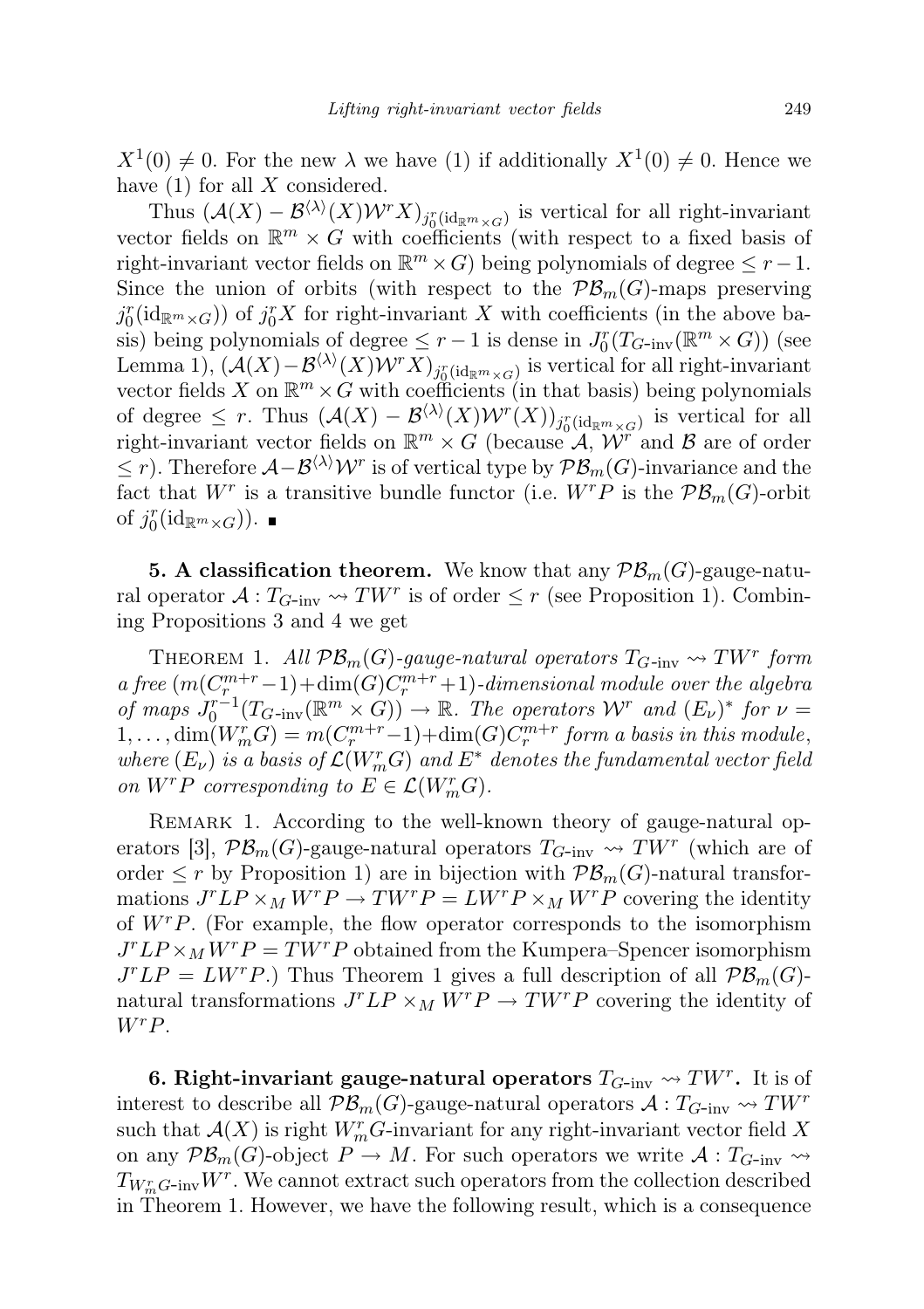of the Kumpera–Spencer isomorphism  $J^r L P = L W^r P$  (or more precisely a consequence of Lemma 2).

PROPOSITION 5. There is a bijection between  $\mathcal{PB}_m(G)$ -gauge-natural operators  $A: T_{G\text{-inv}} \leadsto T_{W_{m}^{r}G\text{-inv}}W^{r}$  and  $\mathcal{PB}_{m}(G)\text{-}gauge-natural$  operators  $\mathcal{B}: T_{G\text{-inv}} \rightsquigarrow J^r T_{G\text{-inv}}.$ 

*Proof.* Let  $A: T_{G\text{-inv}} \to T_{W_{\infty}^r G\text{-inv}} W^r$  be a  $\mathcal{PB}_m(G)$ -gauge-natural operator. Given  $X \in \mathcal{X}_{G\text{-inv}}(P)$  and  $x \in M$ , by Lemma 2, we have

$$
\mathcal{A}(X)|(W^rP)_x = \mathcal{W}^r(Y(X))|(W^rP)_x
$$

for some  $Y(X) \in \mathcal{X}_{G\text{-inv}}(P)$ , and  $j_x^r(Y(X))$  is uniquely determined. We define

$$
\mathcal{B}(X)_x := j_x^r(Y(X)).
$$

Clearly  $\mathcal{B}: T_{G-\text{inv}} \rightsquigarrow J^{r}T_{G-\text{inv}}$  is a  $\mathcal{PB}_{m}(G)$ -gauge-natural operator.

Conversely, let  $\mathcal{B}: T_{G\text{-inv}} \leadsto J^r T_{G\text{-inv}}$  be a  $\mathcal{PB}_m(G)$ -gauge-natural operator. We define a  $\mathcal{PB}_m(G)$ -gauge-natural operator  $\mathcal{A}:T_{G-inv}\to TW^r$  by

$$
\mathcal{A}_P(X)|(W^rP)_x := \mathcal{W}^rY|(W^rP)_x,
$$

where  $j_x^r Y = \mathcal{B}(X)_x$ . Clearly  $\mathcal{A}: T_{G\text{-inv}} \leadsto T_{W_m^r G\text{-inv}} W^r$ .

EXAMPLE 4. A simple example of a  $\mathcal{PB}_m(G)$ -gauge-natural operator  $T_{G\text{-inv}} \leadsto T_{W_m^r G\text{-inv}} W^r$  is  $\mathcal{W}^r$ .

EXAMPLE 5. Another example of a  $\mathcal{PB}_m(G)$ -gauge-natural operator  $T_{G\text{-inv}} \rightsquigarrow T_{W_m^r G\text{-inv}} W^r$  is given by  $X \mapsto W^r E^*$  for an Ad<sub>G</sub>-invariant element  $E \in \mathcal{L}(\ddot{G})$ . (Then  $E^* \in \mathcal{X}_{G\text{-inv}}(P)$  and we can apply  $\mathcal{W}^r$ .)

7. An axiomatic characterization of the flow operator  $W^r$ . Given a  $\mathcal{PB}_m(G)$ -gauge-natural operator  $\mathcal{A}: T_{G-inv} \rightsquigarrow TW^r$  we formulate the following axioms:

AXIOM 1.  $\mathcal{A}: T_{G\text{-inv}} \leadsto T_{W_{m}^{r}G\text{-inv}}W^{r}$ .

AXIOM 2.  $\mathcal A$  is linear.

AXIOM 3.  $\mathcal{A}(X)$  is projectable onto X for any  $X \in \mathcal{X}_{G\text{-inv}}(P)$ .

Clearly the flow operator  $W^r: T_{G\text{-inv}} \leadsto TW^r$  satisfies Axioms 1–3. We have the following complete characterization of  $\mathcal{W}^r$ .

THEOREM 2. Let  $\mathcal{A}$  :  $T_{G\text{-inv}} \rightsquigarrow TW^r$  be a  $\mathcal{PB}_m(G)\text{-}natural$  operator satisfying Axioms 1–3. Then  $A = W<sup>r</sup>$ .

*Proof.* Let  $\mathcal{B}: T_{G\text{-inv}} \leadsto J^T T_{G\text{-inv}}$  correspond to  $\mathcal{A}$  in the sense of Proposition 5. Let  $(A_i)$  be a basis of right-invariant vector fields on G. By Axioms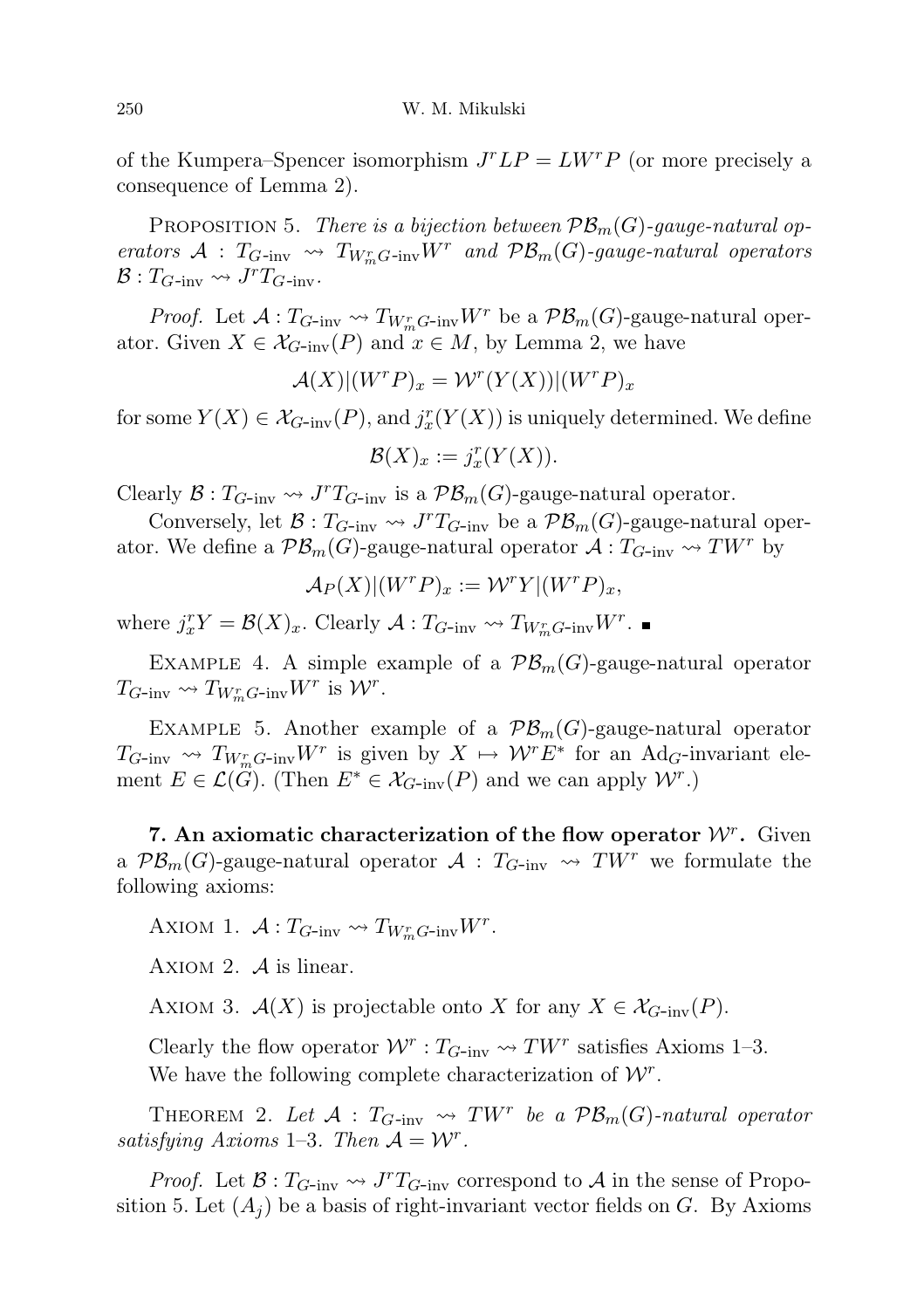1 and 3 we can write

$$
\mathcal{A}\left(\frac{\partial}{\partial x^1}\right)_0 = j_0^r \left(\frac{\partial}{\partial x^1} + \sum_{i=1}^m \sum_{1 \leq |\alpha| \leq r} a^i_{\alpha} x^{\alpha} \frac{\partial}{\partial x^i} + \sum_{j=1}^{\dim(G)} \sum_{0 \leq |\beta| \leq r} b^j_{\beta} x^{\beta} A_j\right).
$$

Then using the invariance of A with respect to the homotheties  $t \mathrm{id}_{\mathbb{R}^m} \times \mathrm{id}_G$ for  $t > 0$  and using Axiom 2 we easily see that  $\mathcal{A}(\partial/\partial x^1)_0 = j_0^r(\partial/\partial x^1)$ . Therefore  $\mathcal{A} = \mathcal{W}^r$  because by the Frobenius theorem,  $\mathcal{A}$  is fully determined by its value at  $\partial/\partial x^1$  over 0. ■

8. Some prolongations of connections. Using the flow operator  $\mathcal{W}^r$ one can lift completely pairs  $(\Gamma, \Lambda)$  consisting of principal connections  $\Gamma$ on  $P \to M$  and linear connections  $\Lambda : TM \to J^T TM$  on M to principal connections  $W^{r}(\Gamma, \Lambda)$  on  $W^{r}P \to M$  as follows.

EXAMPLE 6 (see [3]). An *rth order linear connection* on  $M$  is a linear splitting  $\Lambda: TM \to J^rTM$ . Consider a vector field X on M and denote by  $\Gamma X$  its  $\Gamma$ -lift with respect to a principal connection  $\Gamma$  on  $P \to M$ . The flow prolongation  $W^{r}(\Gamma X)$  is a vector field on  $W^{r}P$  depending on r-jets only, which can be interpreted as a bundle map  $W^r P \times_M J^r TM \to T W^r P$ . Then the composition of the map  $W^r P \times_M J^r TM \to T W^r P$  with the restriction of  $\mathrm{id}_{W^{r}P} \times A$  to  $W^{r}P \times_{M} TM$  is a lifting map  $W^{r}P \times_{M} TM \rightarrow TW^{r}P$  of a principal connection  $\mathcal{W}^r(\Gamma,\Lambda)$  on  $W^rP \to M$ .

The right action of  $W_m^r G$  on  $W^r P$  induces (by restriction) a right action of the subgroup  $G_m^r \rtimes (T_m^r G)_e \subset W_m^r G$  on  $W^r P$ , where  $(T_m^r G)_e$  is the fibre of  $T_m^r$ G over e. This induced right action preserves the obvious projection  $W^r P \to P$ ,  $j_0^r \Phi \mapsto \Phi(0, e)$ . Then  $W^r P \to P$  is a principal bundle with the standard Lie group  $G_m^r \rtimes (T_m^r G)_e$ . The following question arises. Given an rth order linear connection  $\Lambda$  on  $M$  and a principal connection  $\Gamma$  on a principal G-bundle  $P \to M$ , can one construct a principal connection  $\widetilde{\mathcal{W}}^r(\Gamma,\Lambda)$  on  $W^r P \to P$ ? In view of the following example the answer is affirmative for abelian Lie groups G.

EXAMPLE 7. Let G be an abelian Lie group. Let  $\Gamma$  be a principal connection on  $\pi : P \to M$  and  $\Lambda : TM \to J^rTM$  be an rth order linear connection on M. We define a lifting map  $\widetilde{\mathcal{W}}^r(\Gamma,\Lambda): W^r P \times_P TP \to TW^r P$  as follows: Let  $(w, X) \in (W^r P \times_P T P)_p$ ,  $p \in P_x$ ,  $x \in M$ . The connection  $\Gamma$  yields the decomposition  $X = \tilde{X} + A$  into the *Γ*-horizontal and vertical parts. Let  $A^*$  be the unique fundamental vector field on  $P \to M$  passing through A. Let  $Y \in T_p P$  be the projection of  $\mathcal{W}^r(\Gamma, \Lambda)(w, T\pi(\widetilde{X}))$ , where  $\mathcal{W}^r$  is as in Example 6. Let  $Y = \tilde{X} + B$  be the decomposition of Y into the *Γ*-horizontal and vertical parts. Let  $B^*$  be the unique fundamental vector field on  $P \to M$ passing through B. Since G is abelian,  $A^*$  and  $B^*$  are right-invariant vector